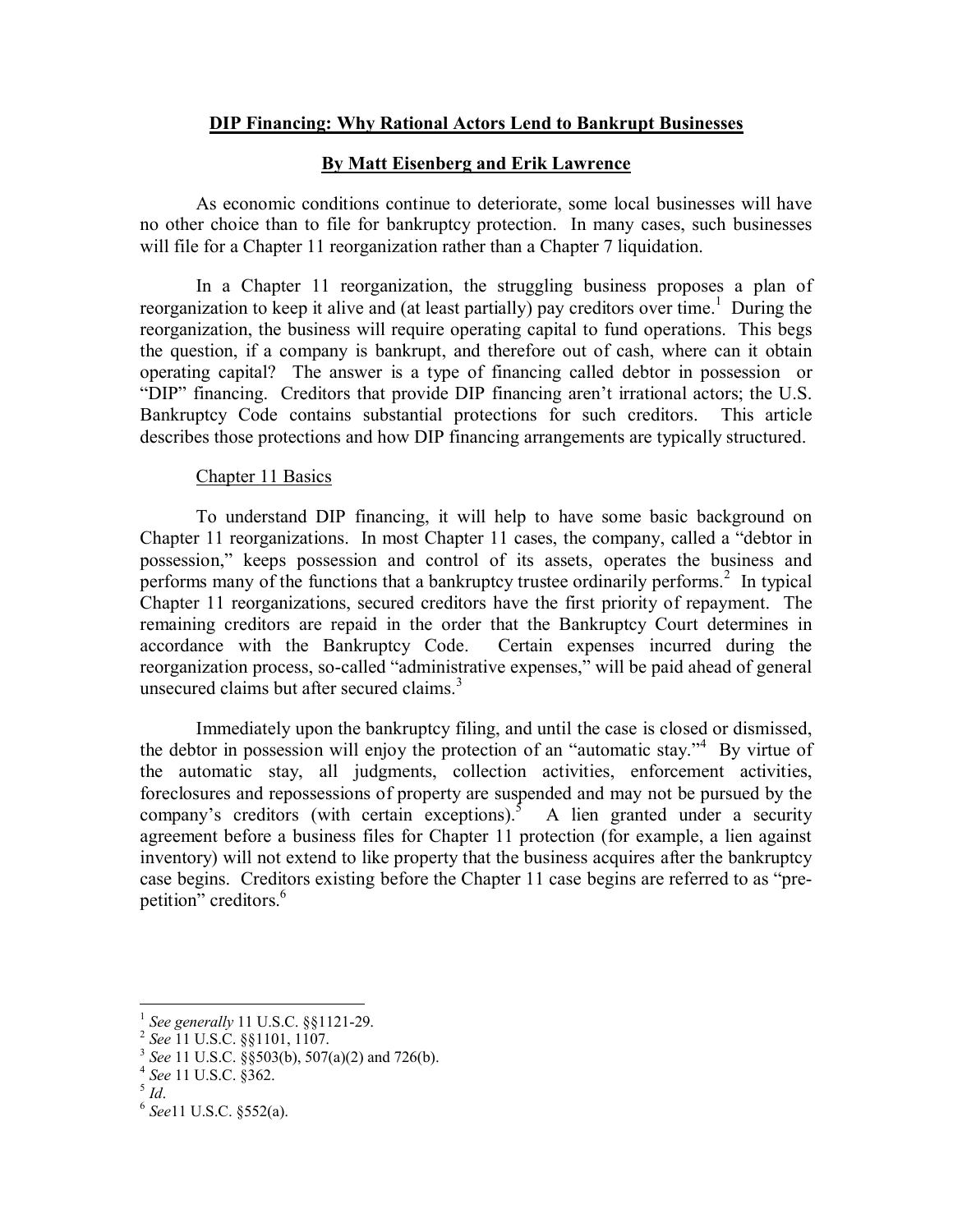### DIP Financing Arrangements.

Bankruptcy Court approval is pursued for DIP financing because the Bankruptcy Court can generally avoid such financing arrangements if they are entered into without such prior approval.<sup>7</sup> Either a pre-petition creditor or a new one can provide DIP financing.

*DIP Financing From A Pre-Petition Creditor*. A pre-petition secured creditor that wishes to provide DIP financing may obtain a lien against collateral (real or personal property) acquired by the debtor in possession after the case begins (so-called "crosscollateralization").<sup>8</sup> Generally, a Bankruptcy Court will only approve crosscollateralization if a pre-petition creditor makes a significant commitment to provide post-petition credit. If a pre-petition creditor were to seek cross-collateralization merely to strengthen a pre-petition claim, a Bankruptcy Court will generally not approve it. Alternatively, a pre-petition secured creditor may seek to provide a "roll-up" facility. In such a facility, the debtor in possession agrees to use cash generated post-petition to repay the creditor's pre-petition debt, and the creditor/lender agrees to extend additional credit to the debtor in possession secured by assets acquired post-petition. Over time, a roll-up facility converts pre-petition secured debt to a true DIP financing facility.

*DIP Financing From A New Creditor*. A variety of entities, including traditional lenders, may provide new credit to a debtor in possession. Generally speaking, the Bankruptcy Code provides five levels of protection for such lenders, which it can issue separately or in some combination, depending on the circumstances: (1) administrative expense claim; (2) "super-priority" administrative expense claim; (3) junior lien on an encumbered asset; (4) senior lien on unencumbered asset; or (5) "priming" lien.

Administrative Expense Claim. A post-petition creditor may provide unsecured credit in the ordinary course of business (such as trade credit) without the Bankruptcy Court's approval.<sup>9</sup> A post-petition creditor may also provide an unsecured loan outside of the ordinary course of business after notice and a hearing.<sup>10</sup> In either case, such a loan will be accorded simple administrative expense priority.

"Super-Priority" Administrative Expense Claim. If the debtor in possession can demonstrate to the Bankruptcy Court that post-petition financing is not otherwise available, it may obtain unsecured credit that is accorded administrative expense priority that is superior to all other administrative expense claims (a so-called "super-priority" administrative expense claim).<sup>11</sup> To demonstrate that financing is not otherwise

 $\overline{a}$ 

<sup>7</sup> *See* 11 U.S.C. §549(a).

<sup>&</sup>lt;sup>8</sup> See Burchinal v. Cent. Wash. Bank (In re Adams Apple, Inc.), 829 F.2d 1484, 1490-91 (9<sup>th</sup> Cir. 1987); *but see* Shapiro v. Saybrook Mfg. Co., Inc. (In re Saybrook Mfg. Co., Inc.), 963 F.2d 1490, 1494-95 (11<sup>th</sup>) Cir. 1991).

<sup>9</sup> *See* 11 U.S.C. §364(a).

<sup>10</sup> *See* 11 U.S.C. §364(b).

<sup>11</sup> *See* 11 U.S.C. §364(c)(1).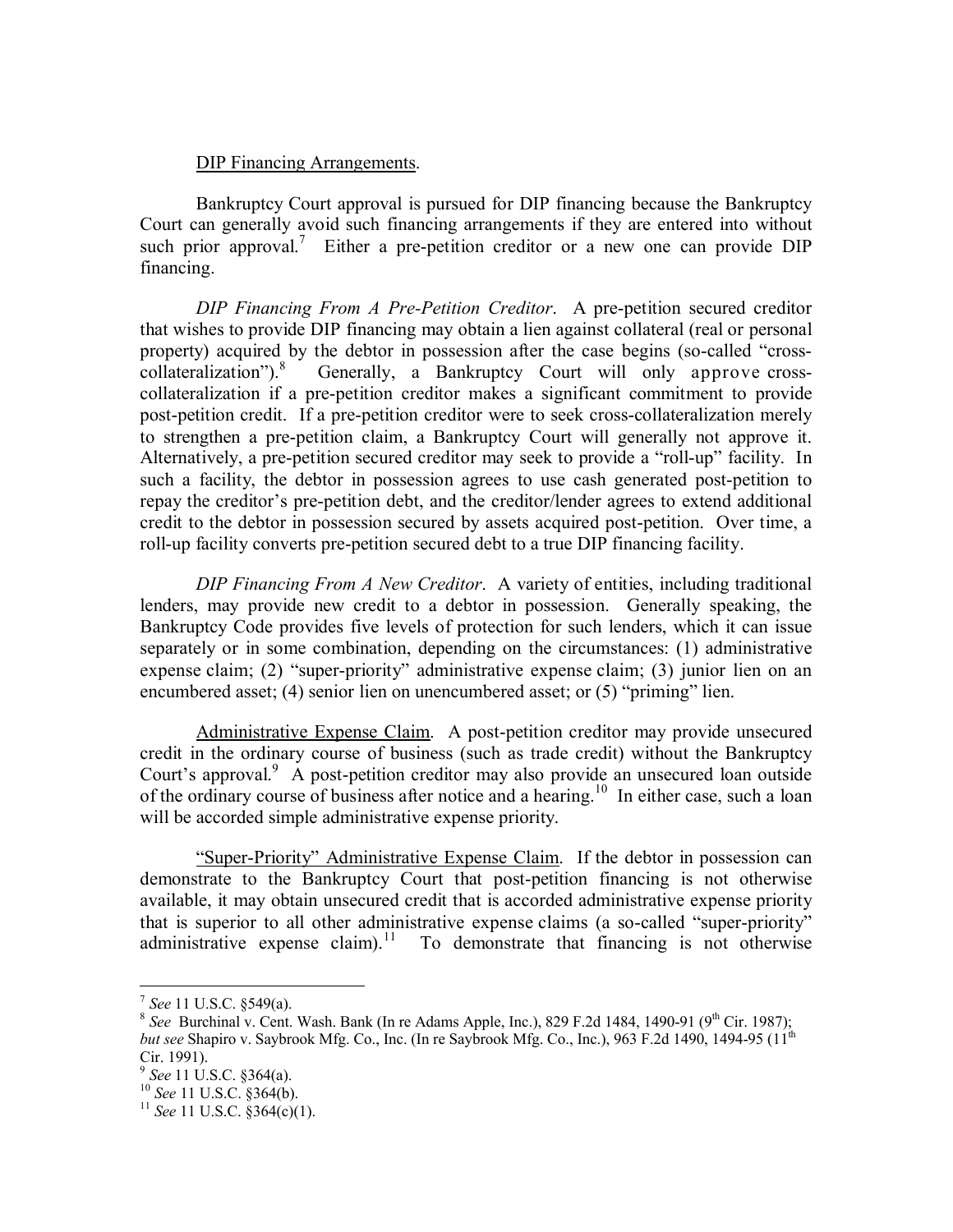available, the debtor in possession must demonstrate an inability to obtain credit from financial institutions in the immediate geographical area on more lenient terms.<sup>12</sup> A debtor in possession seeking to provide a junior, senior or priming lien (discussed below) must also demonstrate this. Post-petition lenders generally seek greater protection than a super-priority administrative expense claim alone.

Junior Lien on an Encumbered **Asset**. A debtor in possession may seek to obtain credit that is secured by a junior lien against encumbered assets.<sup>13</sup> Post-petition lenders are generally reluctant to provide DIP financing that is secured only by a junior lien however.

Senior Lien on Unencumbered Assets. A debtor in possession may seek to obtain credit that is secured by a senior lien against unencumbered assets.<sup>14</sup> A typical debtor in possession has few unencumbered assets and thus lenders rarely seek this level of protection either.

"Priming" Lien. The most sought-after level of protection is a lien that is equal or senior to an existing lien (a so-called "priming" lien).<sup>15</sup> To provide a priming lien, the debtor in possession must prove that the existing lienholder(s) will be "adequately protected" after a priming lien is granted. A Bankruptcy Court will typically hold that an existing lienholder is adequately protected if the debtor in possession: (1) provides the existing lienholder with a cash payment that makes up for the decrease in that creditor's security interest;<sup>16</sup> (2) provides the existing lienholder with a replacement lien that makes up for the decrease in that lienholder's security interest;<sup>17</sup> or (3) proves that the existing lienholder will realize the equivalent value of its existing lien after the priming lien is granted – typically this is done by demonstrating that the underlying asset's value minus the priming lien is sufficient to cover the existing lienholder's claim (a so-called "equity cushion").<sup>18</sup> Post-petition creditors generally will only provide DIP financing if it is secured by a priming lien. As the value of various real and personal property assets plummet due to the current economic crisis, the "adequate protection" standards are likely to loosen up somewhat to allow for the protections provided by the priming lien.

*Other Negotiated Provisions in a DIP Financing Agreement*. A post-petition DIP lender will generally require both that the facility be secured by a priming lien and that all amounts owed under the DIP facility constitute a super-priority administrative expense claim. Such a lender will often seek automatic relief from the stay as well to pursue its rights, including liquidation of collateral or foreclosure upon default by the debtor. In addition to typical events of default, DIP financing loan agreements should contain the following unique events of default so that the DIP lender can enforce its rights ("call" the

 $\overline{a}$ 

<sup>&</sup>lt;sup>12</sup> *See* Bray v. Shenandoah Fed. Sav. & Loan Ass'n (In re Snowshoe Co., Inc.), 780 F.2d 1085, 1088 (4<sup>th</sup> Cir. 1986); In re Plabell Rubber Prods., Inc., 137 B.R. 897, 899 (Bankr. N.D. Ohio 1992).

<sup>13</sup> *See* 11 U.S.C. §364(c)(3).

<sup>14</sup> *See* 11 U.S.C. §364(c)(2).

<sup>15</sup> *See* 11 U.S.C. §364(d).

<sup>16</sup> *See* 11 U.S.C. §361(1).

<sup>17</sup> *See* 11 U.S.C. §361(2).

<sup>18</sup> *See* 11 U.S.C. §361(3); In re Gallegos Research Group Corp., 193 B.R. 577, 585 (Bankr. D. Colo. 1995).